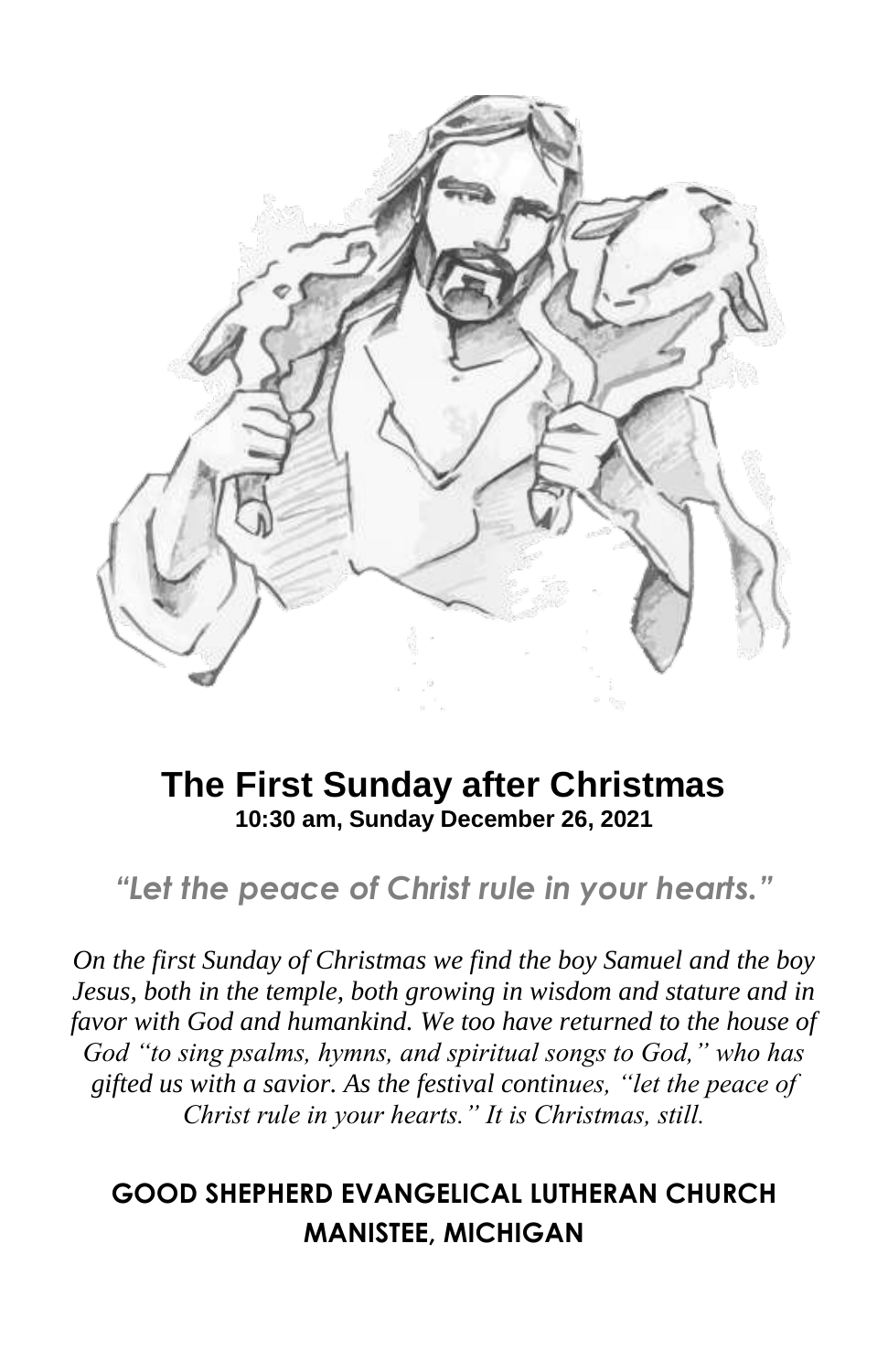# **GATHERING**

*All who are able, stand for singing.*

## **GATHERING HYMN** "O Little Town of Bethlehem" ELW 279

## **WELCOME**

The grace of our Lord Jesus Christ, the love of God, and the communion of the Holy Spirit be with you all.

#### **And also with you.**

## **CONFESSION AND FORGIVENESS**

*The sign of the cross may be made by all in remembrance of their Baptism.*

In the name of the Father, and of the  $+$  Son, and of the Holy Spirit. **Amen.**

Almighty God, to whom all hearts are open, all desires known, and from whom no secrets are hid: Cleanse the thoughts of our hearts by the inspiration of your Holy Spirit, that we may perfectly love you and worthily magnify your holy name, through Jesus Christ our Lord **Amen**.

If we say we have no sin, we deceive ourselves, and the truth is not in us. But if we confess our sins, God who is faithful and just will forgive our sins and cleanse us from all unrighteousness.

*Silence for reflection and self-examination.*

#### Most merciful God,

**we confess that we are in bondage to sin and cannot free ourselves. We have sinned against you in thought, word, and deed, by what we have done and by what we have left undone. We have not loved you with our whole heart; we have not loved our neighbors as ourselves. For the sake of your Son, Jesus Christ, have mercy on us. Forgive us, renew us, and lead us, so that we may delight in your will and walk in your ways, to the glory of your holy name. Amen**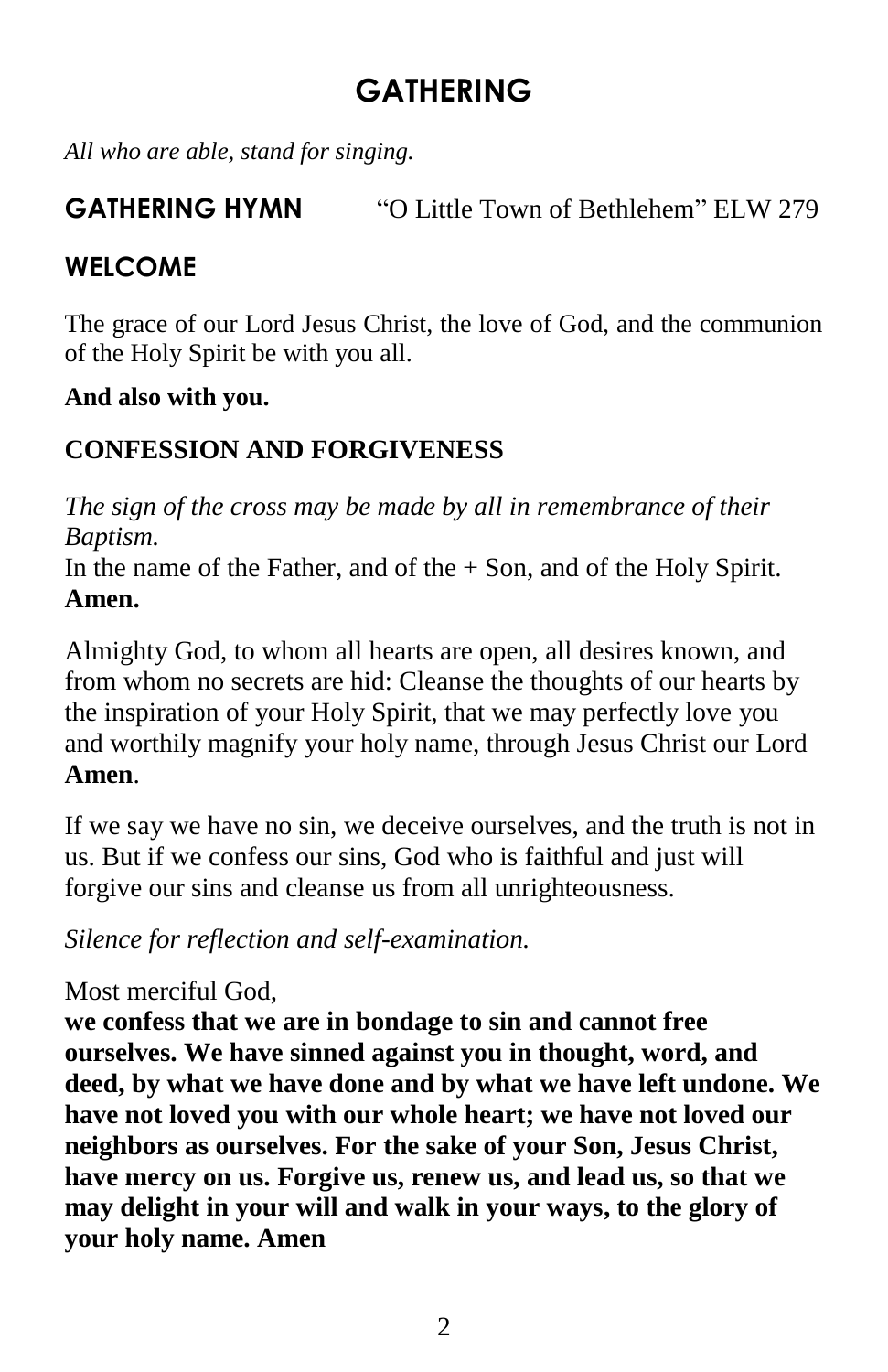## **ABSOLUTION**

Almighty God, in his mercy, has given his Son to die for us and, for his sake, forgives us all our sins. As a called and ordained minister of the Church of Christ, and by his authority, I therefore declare to you the entire forgiveness of all your sins, in the name of the Father, and of the + Son, and of the Holy Spirit.

**Amen**.

*The assembly is seated.*

## **HYMN OF PRAISE**



3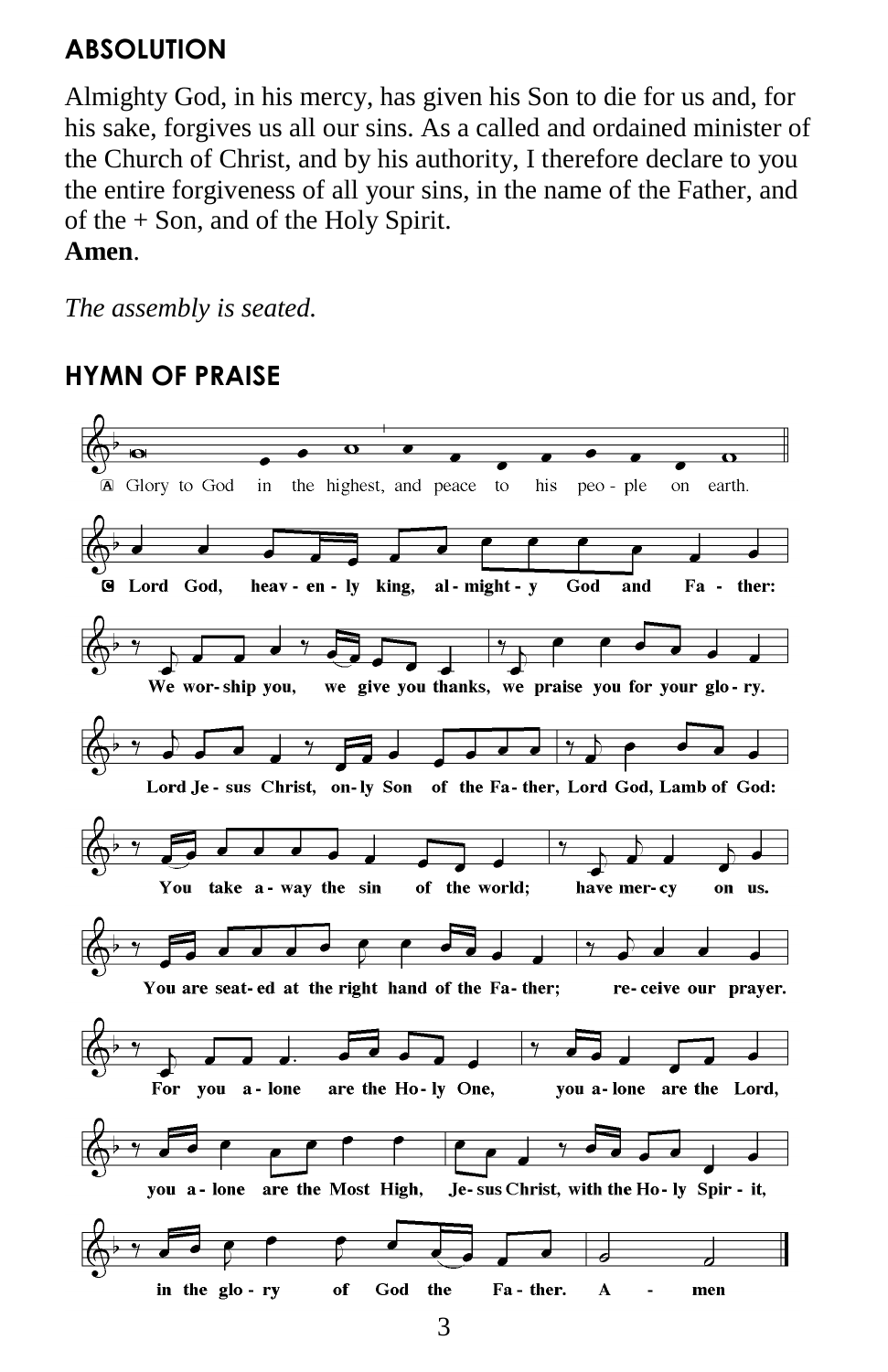## **PRAYER OF THE DAY**

The Lord be with you. **And also with you.**

Let us pray,

Almighty God, you wonderfully created and yet more wonderfully restored the dignity of human nature. In your mercy, let us share the divine life of Jesus Christ who came to share our humanity, and who now lives and reigns with you and the Holy Spirit, one God, now and forever.

#### **Amen.**

*All are seated.*

## **WORD**

**FIRST READING** 1 Samuel 2:18-20, 26

A reading from Samuel.

Samuel was ministering before the LORD, a boy wearing a linen ephod. His mother used to make for him a little robe and take it to him each year, when she went up with her husband to offer the yearly sacrifice. Then Eli would bless Elkanah and his wife, and say, "May the LORD repay you with children by this woman for the gift that she made to the LORD"; and then they would return to their home. Now the boy Samuel continued to grow both in stature and in favor with the LORD and with the people.

The Word of the Lord. **Thanks be to God.**

**Psalm** *Spoken by all.* Psalm 148

**Hallelujah! Praise the LORD | from the heavens; praise him | in the heights. Praise him, all you an- | gels of his; praise him, | all his host. Praise him, | sun and moon; praise him, all you | shining stars.**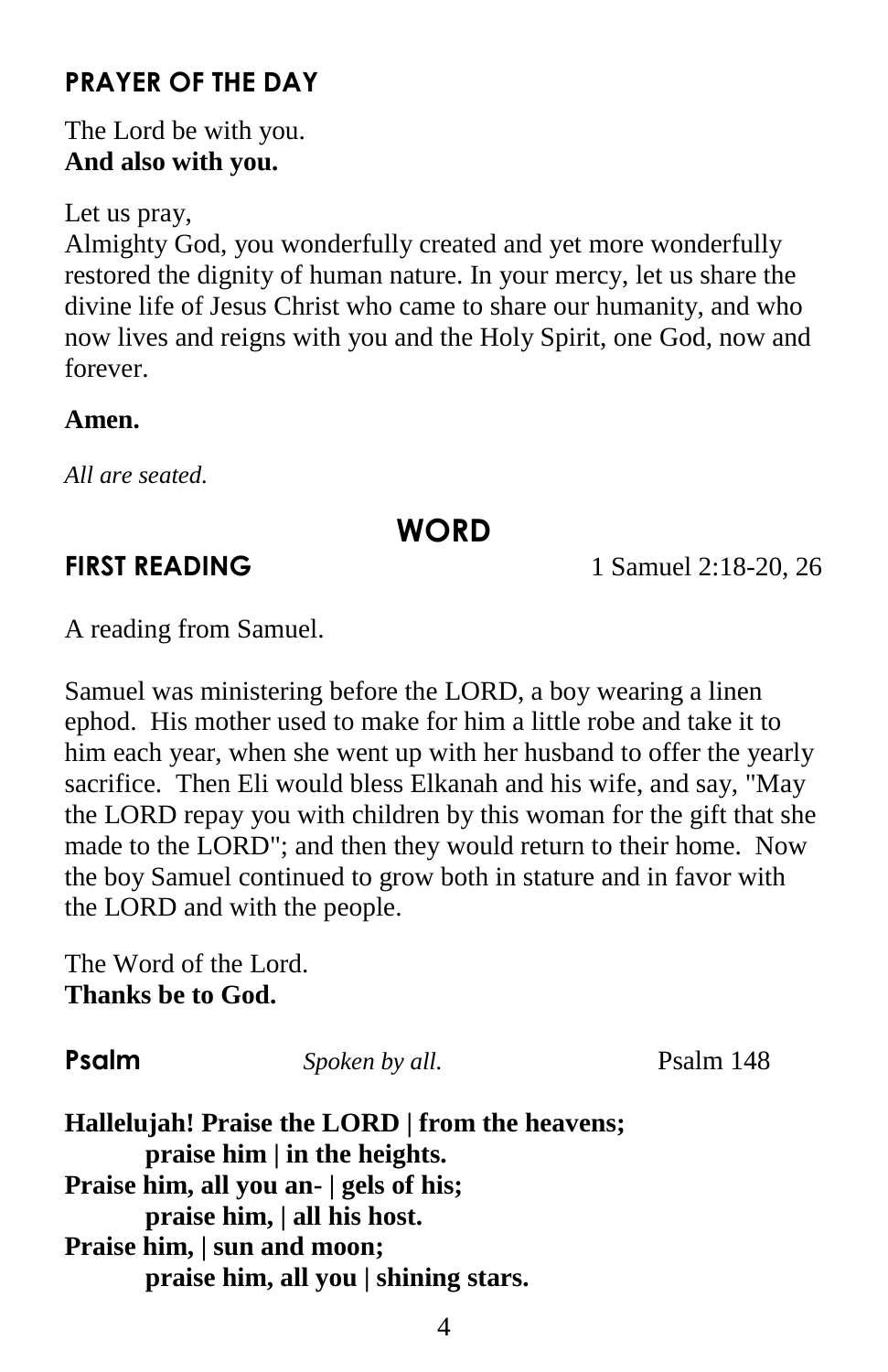**Praise him, heav- | en of heavens, and you waters a- | bove the heavens. Let them praise the name | of the LORD; for he commanded, and they | were created. He made them stand fast forev- | er and ever; he gave them a law which shall not | pass away. Praise the LORD | from the earth, you sea monsters | and all deeps; fire and hail, | snow and fog, tempestuous wind, do- | ing his will; mountains | and all hills, fruit trees | and all cedars; wild beasts | and all cattle, creeping things and | winged birds; kings of the earth | and all peoples, princes and all rulers of the world; young | men and maidens, old and | young together. Let them praise the name | of the LORD, for his name only is exalted, his splendor is over | earth and heaven. He has raised up strength for his people and praise for all his | loyal servants, the children of Israel, a people who are near him. | Hallelujah! Glory to the Father, and | to the Son, and to the | Holy Spirit; as it was in the beginning, is now, and will | be forever. A | - - men.**

#### **SECOND READING** Colossians 3:12-17

A reading from Colossians.

As God's chosen ones, holy and beloved, clothe yourselves with compassion, kindness, humility, meekness, and patience. Bear with one another and, if anyone has a complaint against another, forgive each other; just as the Lord has forgiven you, so you also must forgive. Above all, clothe yourselves with love, which binds everything together in perfect harmony. And let the peace of Christ rule in your hearts, to which indeed you were called in the one body. And be thankful. Let the word of Christ dwell in you richly; teach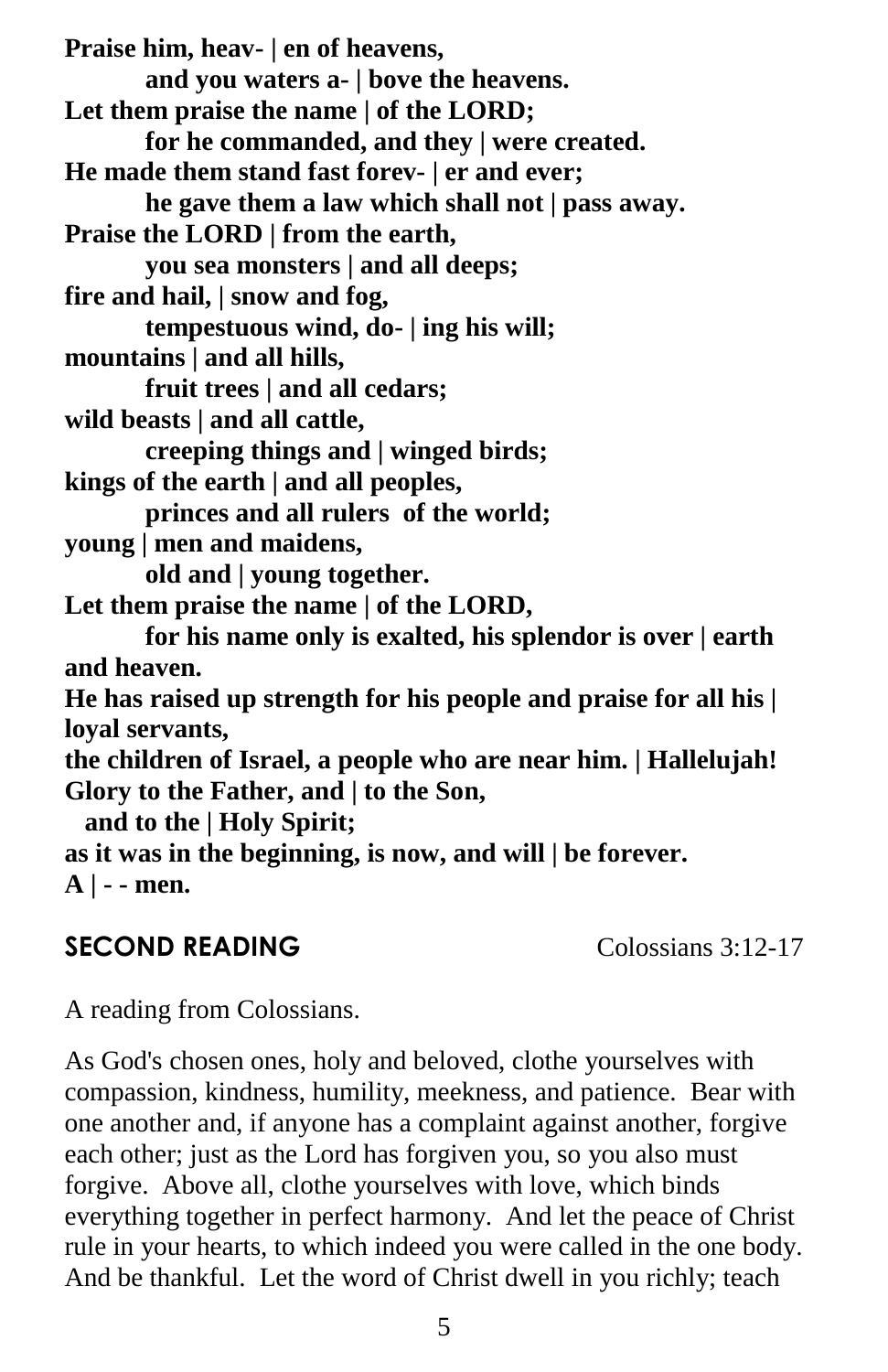and admonish one another in all wisdom; and with gratitude in your hearts sing psalms, hymns, and spiritual songs to God. And whatever you do, in word or deed, do everything in the name of the Lord Jesus, giving thanks to God the Father through him.

The Word of the Lord. **Thanks be to God.**

*All who are able, stand for the Gospel.*



**GOSPEL** Luke 2:41-52

The Holy Gospel comes to us from the Second Chapter of the Gospel of Luke.

## **Glory to you, O Lord.**

Now every year his parents went to Jerusalem for the festival of the Passover. And when he was twelve years old, they went up as usual for the festival. When the festival was ended and they started to return, the boy Jesus stayed behind in Jerusalem, but his parents did not know it. Assuming that he was in the group of travelers, they went a day's journey. Then they started to look for him among their relatives and friends. When they did not find him, they returned to Jerusalem to search for him. After three days they found him in the temple, sitting among the teachers, listening to them and asking them questions. And all who heard him were amazed at his understanding and his answers. When his parents saw him they were astonished; and his mother said to him, "Child, why have you treated us like this? Look, your father and I have been searching for you in great anxiety." He said to them, "Why were you searching for me? Did you not know that I must be in my Father's house?" But they did not understand what he said to them. Then he went down with them and came to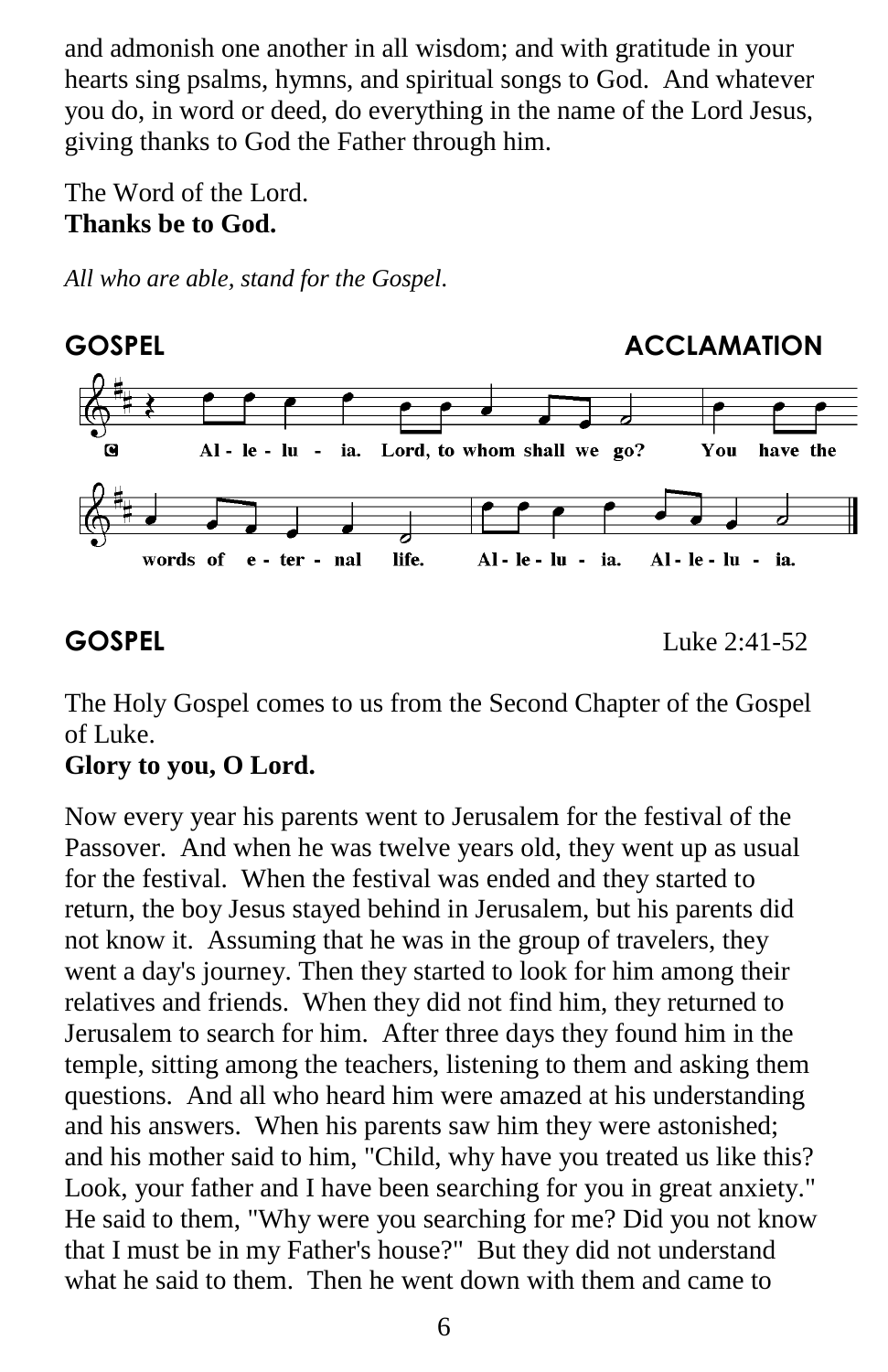Nazareth, and was obedient to them. His mother treasured all these things in her heart. And Jesus increased in wisdom and in years, and in divine and human favor.

The Gospel of the Lord. **Praise to you, O Christ.**

*All are seated.*

**HOMILY** Pastor Greene

*A period of silence is kept. Then all who are able, stand to sing the hymn.*

## **HYMN OF THE DAY**

"Go Tell It on the Mountain" ELW 290

## **NICENE CREED**

**We believe in one God, the Father, the Almighty, maker of heaven and earth, of all that is, seen and unseen.**

**We believe in one Lord, Jesus Christ, the only Son of God, eternally begotten of the Father, God from God, Light from Light, true God from true God, begotten, not made, of one Being with the Father. Through him all things were made. For us and for our salvation he came down from heaven; by the power of the Holy Spirit he became incarnate from the virgin Mary, and was made man. For our sake he was crucified under Pontius Pilate; he suffered death and was buried. On the third day he rose again in accordance with the Scriptures; he ascended into heaven and is seated at the right hand of the Father. He will come again in glory to judge the living and the dead, and his kingdom will have no end.** 

**We believe in the Holy Spirit, the Lord, the giver of life, who proceeds from the Father and the Son. With the Father and the Son he is worshiped and glorified. He has spoken through the prophets. We believe in one holy catholic and apostolic Church. We acknowledge one Baptism for the forgiveness of sins. We look for the resurrection of the dead, and the life of the world to come. Amen.**

## **PRAYERS OF INTERCESSION**

Let us pray for the whole people of God in Christ Jesus, and for all people according to their needs.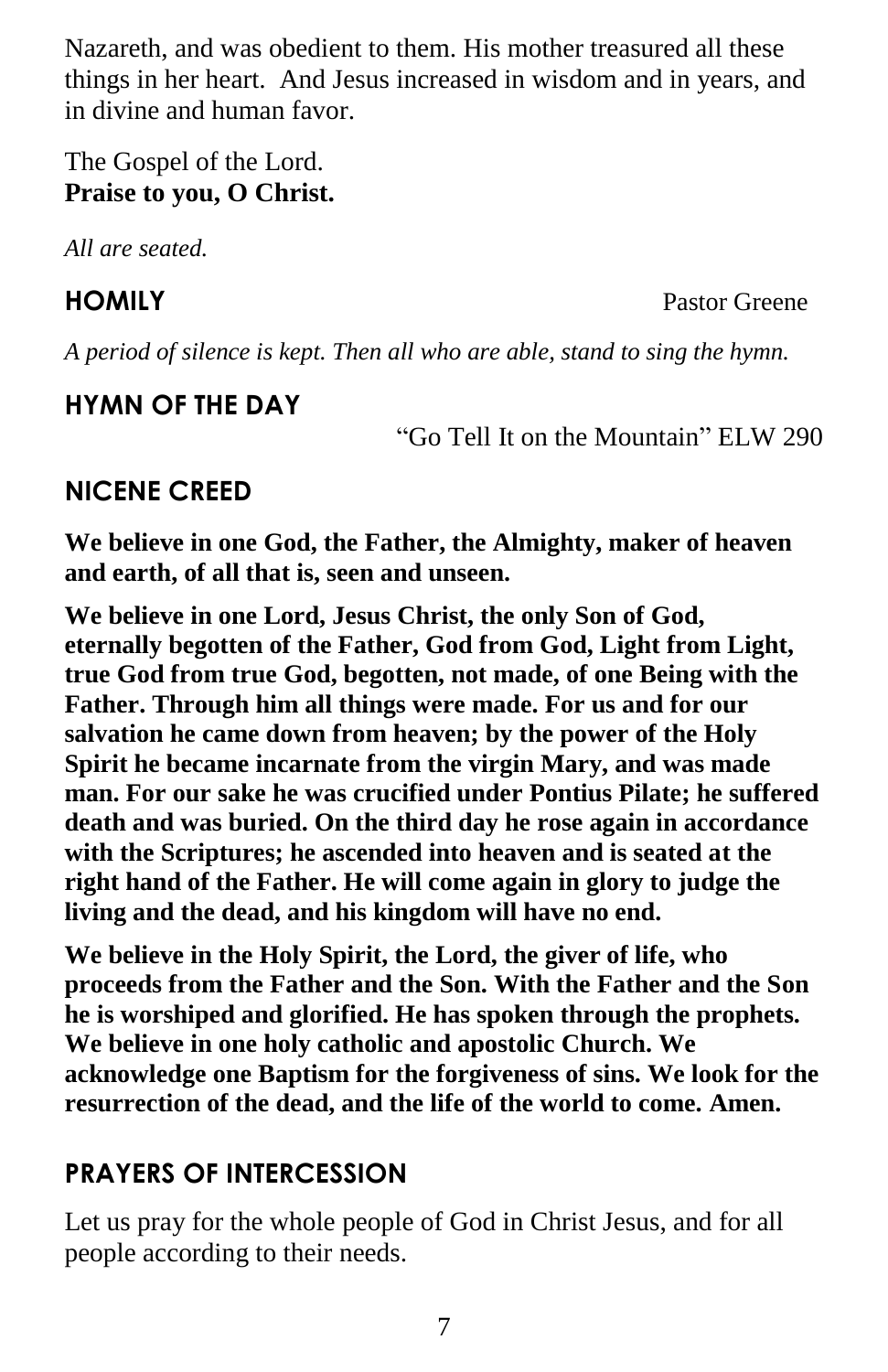*Each petition ends with:* Lord in Your Mercy, **Hear our Prayer.**

Into your hands, O Lord, we commend all for whom we pray, trusting in your mercy; through Jesus Christ, our Savior. **Amen.**

## **GREETING OF PEACE**

The peace of Christ be with you always. **And also with you.**

*After exchanging peace, all are seated.*

# **MEAL**

## **PRAYER**

*When the table is set, all who are able stand at the minister's invitation.*

Let us pray,

Blessed are you, O God, maker of all things. Through your goodness you have blessed us with these gifts: our selves, our time, and our possessions. Use us, and what we have gathered, in feeding the world with your love, through the one who gave himself for us, Jesus Christ, our Savior and Lord. **Amen.**

## **GREAT THANKSGIVING**

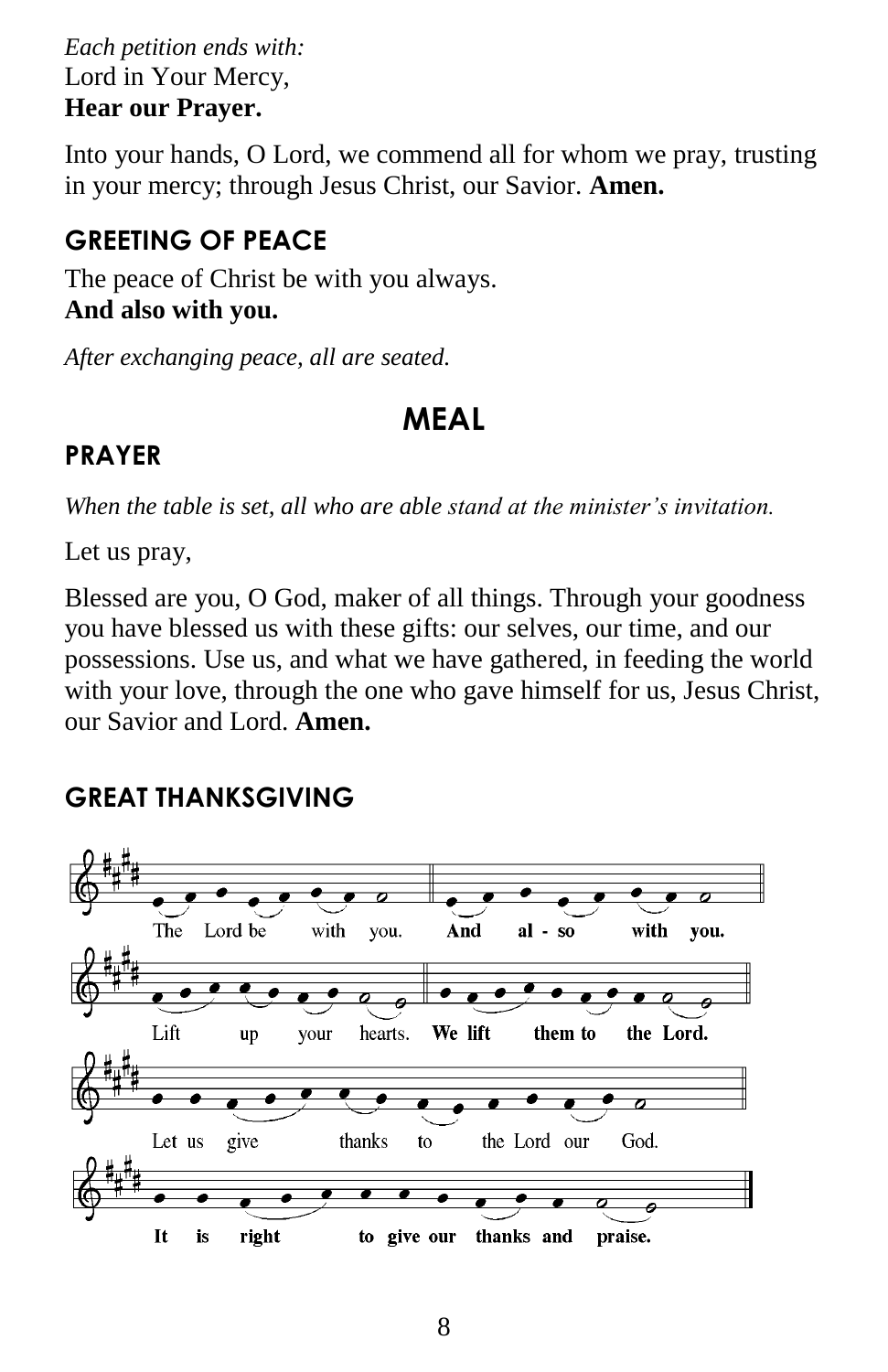It is indeed right and salutary that we should at all times and in all places offer thanks and praise to you, O Lord, holy Father, through Christ our Lord. In the wonder and mystery of the Word made flesh you have opened the eyes of faith to a new and radiant vision of your glory; that, beholding the God made visible, we may be drawn to love the God whom we cannot see.

And so, with the Church on earth and the hosts of heaven, we praise your name and join their unending hymn:



Holy God, mighty Lord, gracious Father: Endless is your mercy and eternal your reign. You have filled all creation with light and life; heaven and earth are full of your glory. Through Abraham you promised to bless all nations. You rescued Israel, your chosen people. Through the prophets you renewed your promise; and, at this end of all the ages, you sent your Son, who in words and deeds proclaimed your kingdom and was obedient to your will, even to giving his life.

In the night in which he was betrayed, our Lord Jesus took bread, and gave thanks; broke it, and gave it to his disciples, saying:

Take and eat; this is my body, given for you.

Do this for the remembrance of me.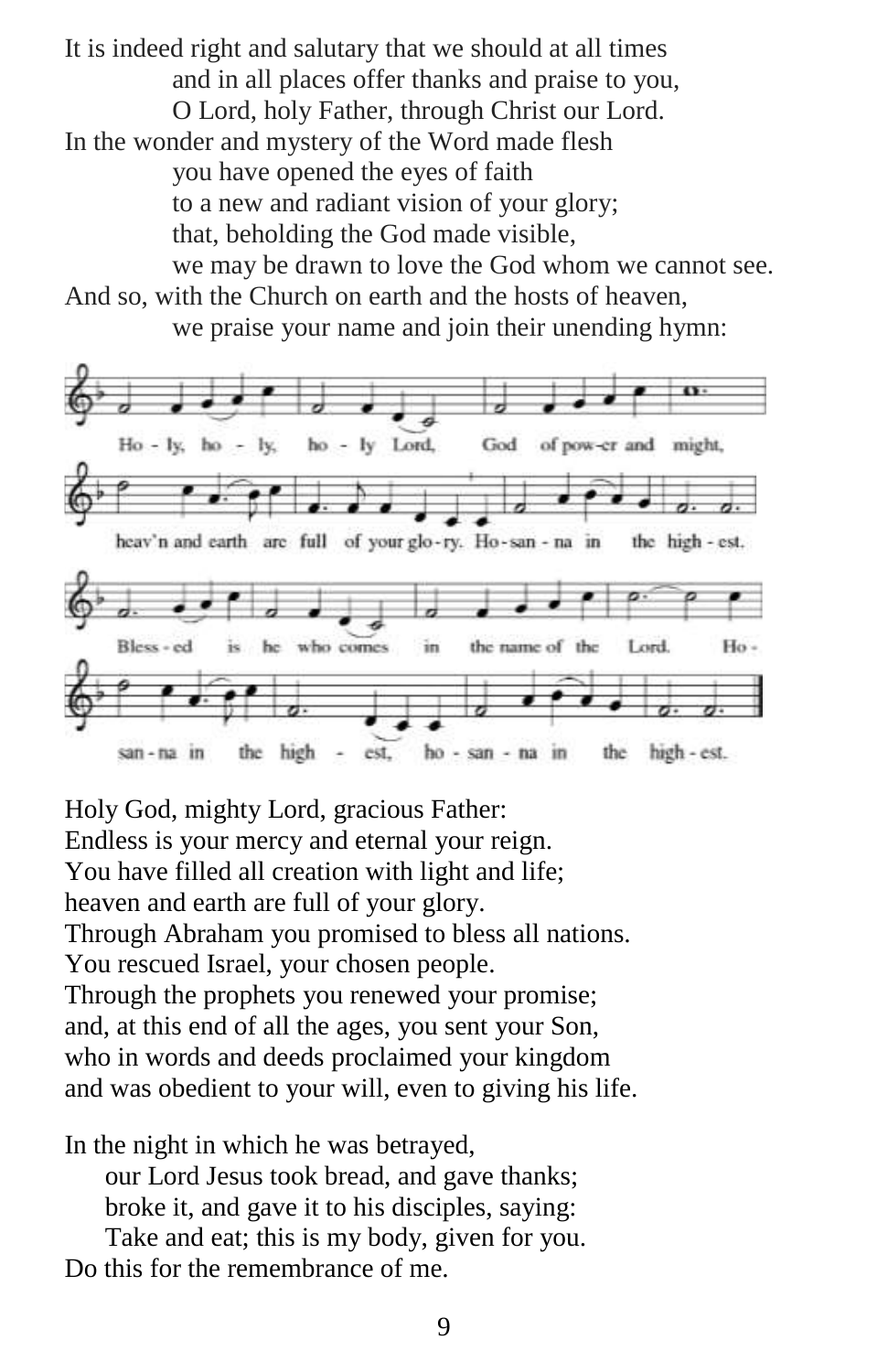Again, after supper, he took the cup, gave thanks, and gave it for all to drink, saying: This cup is the new covenant in my blood, shed for you and for all people for the forgiveness of sin. Do this for the remembrance of me.

For as often as we eat of this bread and drink from this cup we proclaim the Lord's death until he comes.

## **Christ has died. Christ is risen. Christ will come again.**

Therefore, gracious Father, with this bread and cup we remember the life our Lord offered for us. And, believing the witness of his resurrection, we await his coming in power to share with us the great and promised feast.

## **Amen. Come, Lord Jesus.**

Send now, we pray, your Holy Spirit, the spirit of our Lord and of his resurrection, that we who receive the Lord's body and blood may live to the praise of your glory and receive our inheritance with all your saints in light.

## **Amen. Come, Holy Spirit.**

Join our prayers with those of your servants of every time and every place, and unite them with the ceaseless petitions of our great high priest until he comes as victorious Lord of all.

## **Through him, with him, in him, in the unity of the Holy Spirit, all honor and glory is yours, almighty Father, now and forever. Amen**

## **LORD'S PRAYER**

Father, remember us in your kingdom, and teach us to pray.

**Our Father, who art in heaven, hallowed be thy name, thy Kingdom come, thy will be done, on earth as it is in heaven. Give us this day our daily bread; and forgive us our trespasses, as we forgive those who trespass against us; and lead us not into temptation, but deliver us from evil. For thine is the kingdom, and the power, and the glory, forever and ever. Amen.**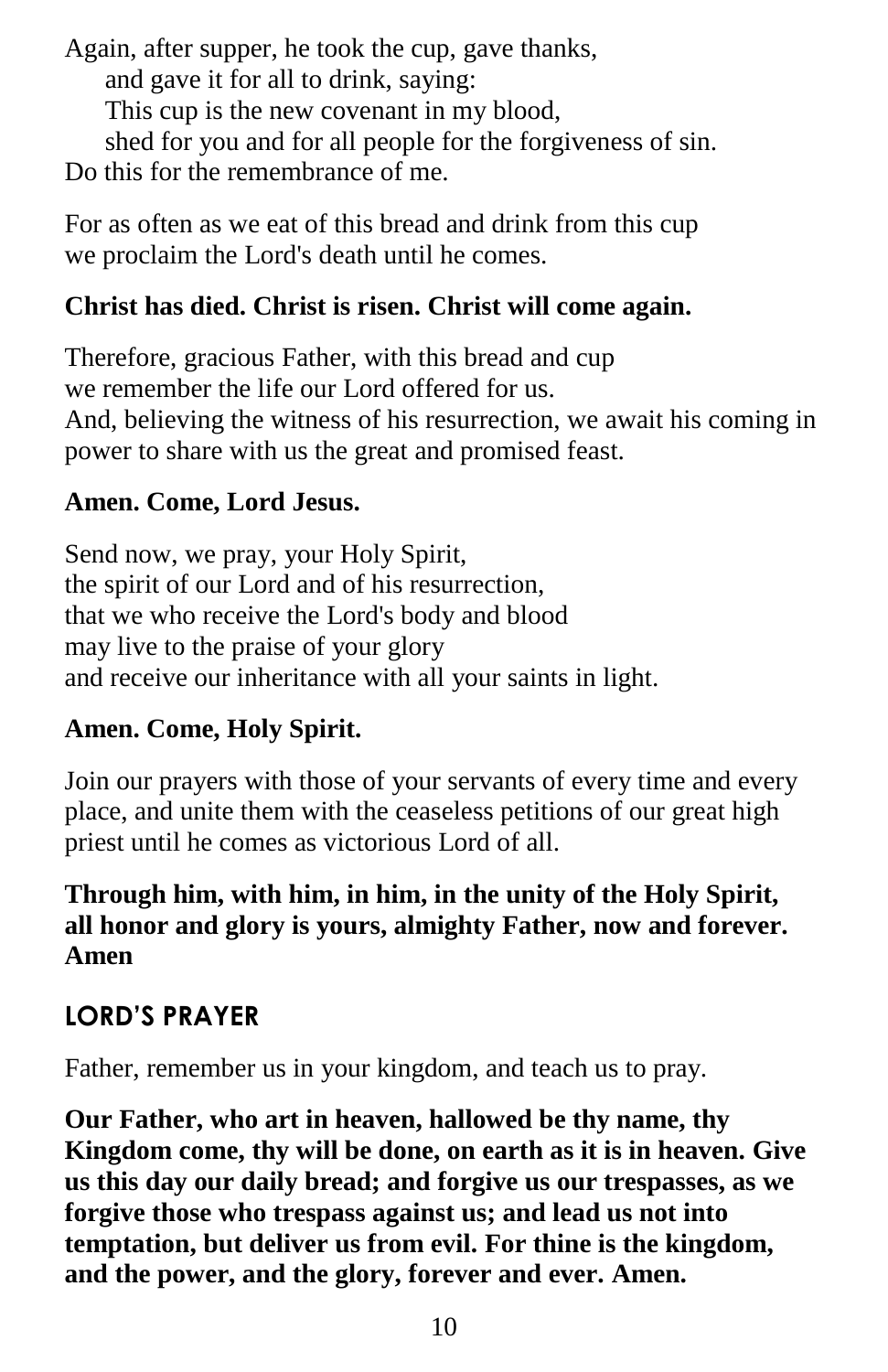**LAMB OF GOD**  Lamb of God, you bear the sin all the world a - way;  $1\quad\Omega$ of  $2\Omega$ Lamb of God, you bear the sin  $\alpha$ f all the world a - way; Lamb of God, you all the world a - way;  $3\Omega$ bear the sin of you suf-fered death our lives to save: have mer-cy now, we pray. you set us from guilt and grave: have mer-cy now, we pray. free e - ter-nal peace with God you made: give us your peace, we pray.

## **COMMUNION**

*All are invited to commune at the direction of the ushers. When all have partaken, those who are able, stand for the hymn.*

The body and blood of our Lord Jesus Christ strengthen you and keep you in His grace.

## **COMMUNION HYMN**

"What Child is This" ELW 296

## **PRAYER**

Let us pray.

God of wonder, in Jesus we behold the light of the world come near. As you have come among us now, send us out in joy, hastening to share the good news of your love. We ask this in the name of Jesus, through the Spirit dwelling among us now and forever.

## **Amen.**